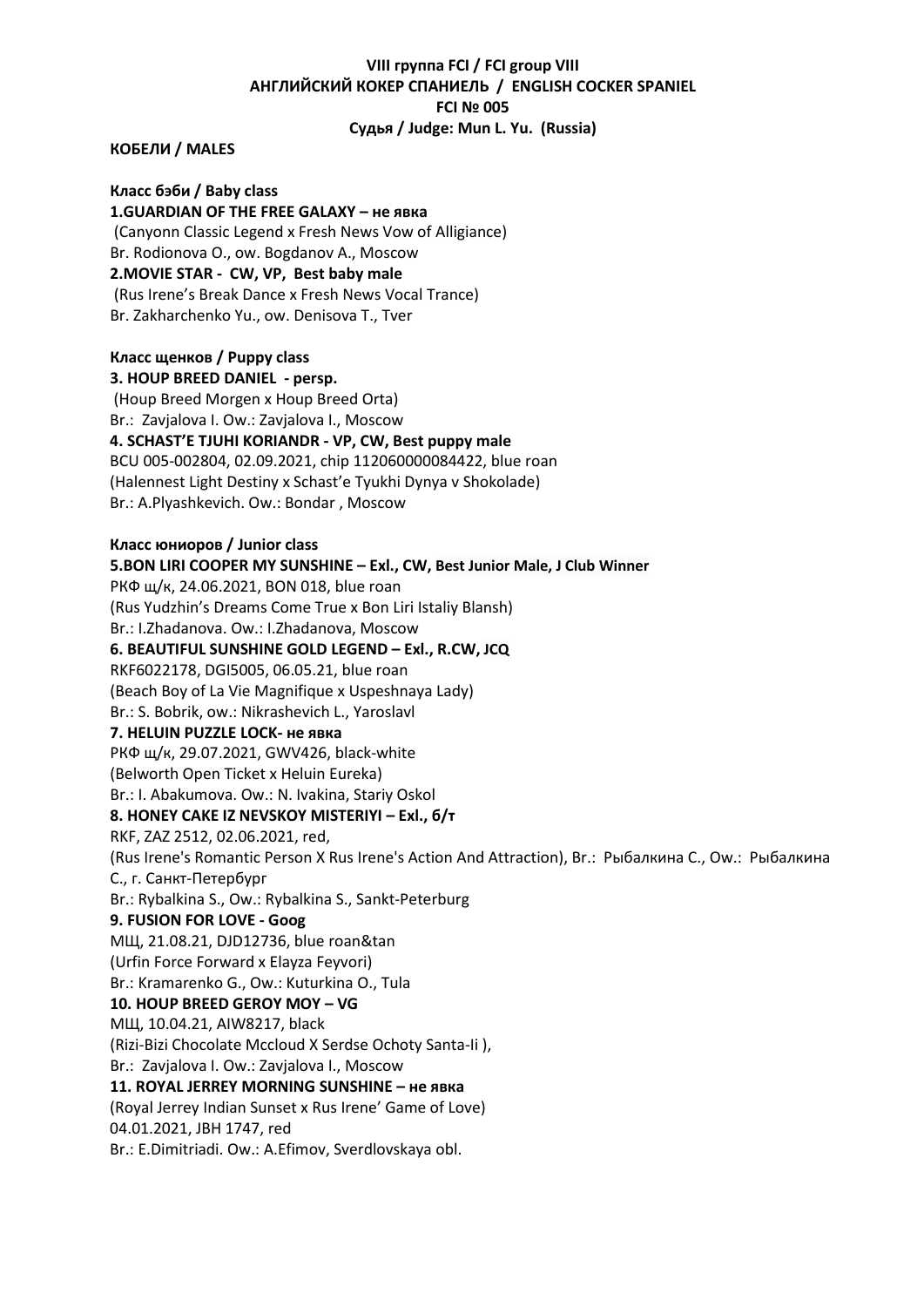#### **Рыжие / Red**

## **Класс промежуточный / Intermediate class**

## **12. HOUP BREED RUSH SCHIKO – V. good**

RKF5959238, 18.08.20, AIW7622, red (Samuel Eluda x Serdtse Ohoty Santa-II), Br.: Zavyalova I. Ow.: Suhorukova M., Odintsovo **13. UNIQUE GIFT OF FATE IZ NEVSKOY MISTERIYI – Exl., CW, Club Winner, Best red dog** RKF6021818, 06.12.2020, KNM1115, red (Canyonn Classic Legend x Bingo Golden Lady iz Nevskoy Misteriyi) br. S. Rybalkina, ow.: I. Smagina, Moscow

**Класс открытый / Open class 14. RUS IRENE'S RED APPLE – Exl., б/м** RKF 6125560, 21.10.2020, RVU 429, red (Rus Irene's Apple Jam x Rus Irene's Take Me to the Sunshine) Br.: I. & V.Korobkovy. Ow.: Yu.Evteeva, MO, Dmitrov

#### **Класс чемпионов / Champion class**

**15. FIRST LOVELY MAGNETIC FUSION – без оценки**

RKF5953527, VCJ5596, 26.07.2020, red (Aspiring Bob x Rus Irene's Arabica) Br.: Zakharova E. Ow.: Zhurba E., Krasnogorsk

#### **Класс чемпионов НКП / Club champion class**

**16. RUS IRENE'S GOOD DAY SUNSHINE - Exl., б/м** RKF 5265277, 30.04.2018, RVU 381, red (Canyonn Classic Legend x Rus Irene's Family Jewel) Br.: I.& V.Korobkovy. Ow.: Yu.Evteeva, MO, Dmitrov **17.FIRST LOVELY KEEP STYLE - Exl., CW** RKF5415083, VCJ 4796, 24.11.2018, red (Canyonn Classic Legend x Rus Irene's Arabica) Br.: Zaharova E.V., Ow.: Belitskaya О.V., St.Petersburg

**Черные, Черно-подпалые, Шоколадные, Шоколадно-подпалые / Black, Black and tan, Liver, Liver and tan**

#### **Класс промежуточный / Intermediate class 18. HOUP BREED CHAK BERRI - VG**

RKF5959231, 15.09.20, AIW7700, chocolate (Katiliani Veyder x Houp Breed Nikol), Br.: Zavyalova I. Ow.: Evtyukhova A., Kolomna

#### **Класс открытый / Open class**

**Класс чемпионов / Champion class 19. TSARSTVO RYZHIKH MAFIOZI - Exl., CW, Club Winner, Best black dog** RKF 5412770, 15.07.2018, SIR 2999, black (Iriski's Southern Samum x Tsarstvo Ryzhikh Tirada) Br.: E.Khrapunova. Ow.: S.Avdoshova, Vladimir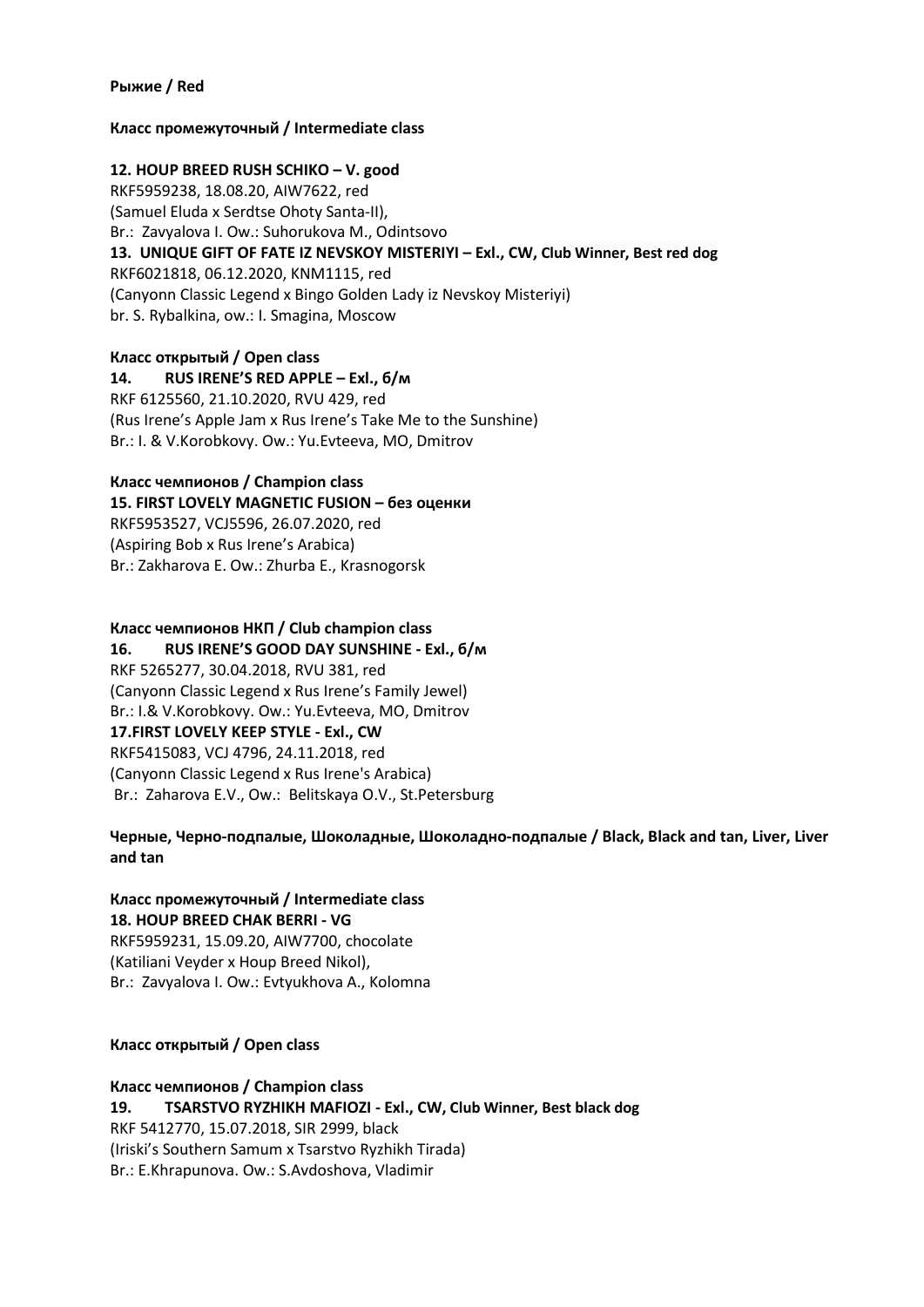## **Класс чемпионов НКП / Club champion class**

**20. BRAVE KNIGHT VUOKSA VIRTA – Exl., CW**

RKF 5578655, 28.05.2019, JJN 7552, black

(Canyonn Classic Legend x Expensive Joy Daniella)

Br.: M.Bikmullina. Ow.: M.Bikmullina, St.Petersburg

**21. RUS IRENE'S A DAY IN THE LIFE – Exl., R.CW**

RKF 4320386, 13.04.2015, RVU 314, black (Lochranza Matador x Dillonpark Angelina). Br.: I. & V.Korobkovy. Ow.: S.Novikova, Yaroslavl

# **Пятнистые / Particolor**

## **Класс промежуточный / Intermediate class**

## **22. ALEN ASHEN FIVE STAR - CW, CC**

RKF6122045, 14.11.2020, RVL 294, blue roan (Alen Ashen Jam Session x Nickel and Dimes Orange Juice) Br.: E.Kuskova. Ow.:Chernova O., Novosibirsk

# **23. DAZZLE LAND MILTON MISTERI MEN - Very Good**

RKF6120818, 02.12.2020, CPS 3370, чал-гол (Cassom Corelli x Dazzlung Light). Br.: N.Tyurina. Ow.: N.Tyurina, Yaroslavl

# **Класс открытый / Open class**

#### **24. ALEN ASHEN FAIRY JESTER - Good**

RKF6122044, 14.11.2020, RVL 294, blue roan (Alen Ashen Jam Session x Nickel and Dimes Orange Juice) Br.: E,Kuskova. Ow.: I.Frolova & S.Morozova, MO, Zelenograd

# **Класс рабочий / Working class**

**25. LA'SAITLY MADISSON BRILLIANT SKY FANCY – Exl., CW, Club Winner, Best particolour dog, Best dog, BOS**

RKF 4500221, 15.12.2015, SOS 31, blue roan (Rus Yudzhin's Design Fashion x La'Saitly Margarit Beautiful) Br.: S.Maklashkina. Ow.: I.Shipulina, Moscow Region, Zhukovskiy

# **Класс чемпионов / Champion class**

# **26.IRISKI'S NEVER SAY NEVER - Good**

RKF 5410851, GHM 242, 15.07.2018, blue roan (Cassom Graffiti х Lynwater Penny Lane) Br.: Kukoleva I.V., Ow.: Platonova T.G., St.Petersburg

# **27. ORLANDO BLOOM IZ SIBIRSKOGO KNYAJESTVA - VG**

RKF 5811387, 08.08.2019, JEL 951, blue roan (Beach Boy of La Vie Magnifigue x Smilе Casey iz Sibirskogo Knyajestva) Br.: Sinitskaya T.&M. Ow.: Gorn T.A., Omsk

# **28. RUS YUDZHIN'S DREAMS COME TRUE - VG**

RKF 5577577, 16.05.2019, PCP 83, blue roan (Rus Yudzhin's Design Fashion x Rus Yudzhin's Eseniya) Br.: Yu.Aksenova. Ow.: I.Zhadanova, Moscow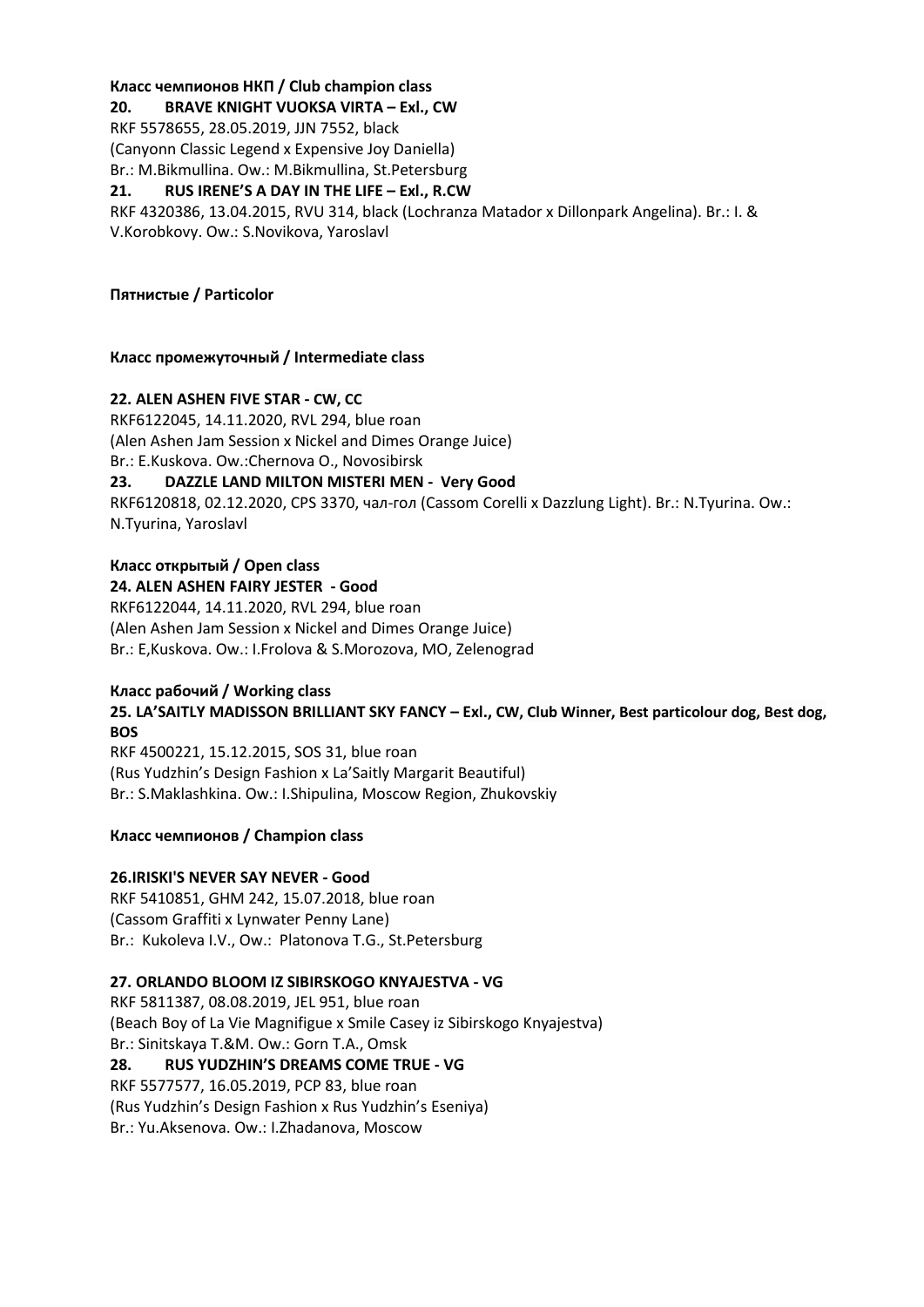# **Класс чемпионов НКП / Club champion class 29. ANATOLIOS HECTOR - VG** RKF 5815287, 23.11.2019, AWW 11799, blue roan

(Beach Boy of La vie Magnifique x Lari Grand Logika) Br.: T.Poydina. Ow.: E.Nurk, Moscow

#### **Класс ветеранов / Veteran class**

# **СУКИ / FEMALES Класс бэби / Baby class**

# **30. ALEN ASHEN JUICY COUTURE - СW, VP, Best baby bitch, Best Baby** RKF мщ, 19.01.2022, RVL 307, blue roan (Alen Ashen Tender Blue x Nickel and Dimes Orange Juice) Br.: E,Kuskova. Ow.: E,Kuskova, MO, Kraskovo **31.ENIGMA HILL'S ICON LOVE – VP, R.CW** RKF, 27.12.21, PAU5951, blue-roan (Alen Ashen Five Star x Alen Ashen Dinastia) Br.: Chernov A.V., Own.: Gukkina P., Sankt-Peterburg **32. FISTASHKA OT FOREST GIRTS - persp.** МЩ,01.01.2022, TYU4636, red (Zolotaya Kometa Gorisvet x Venus Wizard Driada for Forest Girts) Br.: S. Malofeeva, Ow.: S. Malofeeva, Blagoveschensk **33. GIFT FROM THE GUARDIAN ANGEL - persp.** RKF мщ, 18.12.21, RAS1941, red (Canyonn Classic Legend x Fresh News Vow of Alligiance) Br. Rodionova O., ow. Ivanova T. Moscow **34. GREAT FUN FOR EVERYONE - persp.** RKF мщ, 18.12.21, RAS1940, red (Canyonn Classic Legend x Fresh News Vow of Alligiance) Br. Rodionova O., ow. Rodionova O., Moscow

**Класс щенков / Puppy class 35. IRISKI'S CREME BRULLE - VP, CW, Best Puppy bitch, Best Puppy** RKF6024858, 05.11.2021, GHM 295, chocolate roan, (Iriski's Imperial Crown x Show Performance Cassiopeia) Br-Ow I.Chernikova, Moscow **36. VIGORRUS EMOTIONALLY YOURS - not promising** м/щ, TPP 5787, 07.10.2021, black (Vigorrus Ricci Club x Vigorrus Wonderful Tonight) br. Borodina T.M. own. Yukhta A. St.Petersburg

#### **Класс юниоров / Junior class**

# **37. BON LIRI KAROLINA IS MY LOVE – Exl., 4**

RKF6276406, 24.06.2021, BON019, blue-roan ((Rus Yudzhin's Dreams Come True x Bon Liri Istaliy Blansh) Br.: I.Zhadanova. Ow.: I.B. Bazina, Smolensk **38. DASH OF MAGIC ARCTIC SUMMER - Exl., 3**

RKF щ/к, 23.06.2021, PRO 3832, чал-гол (Rus Yudzhin's My Big Dream x Dash of Magic Field of Gold).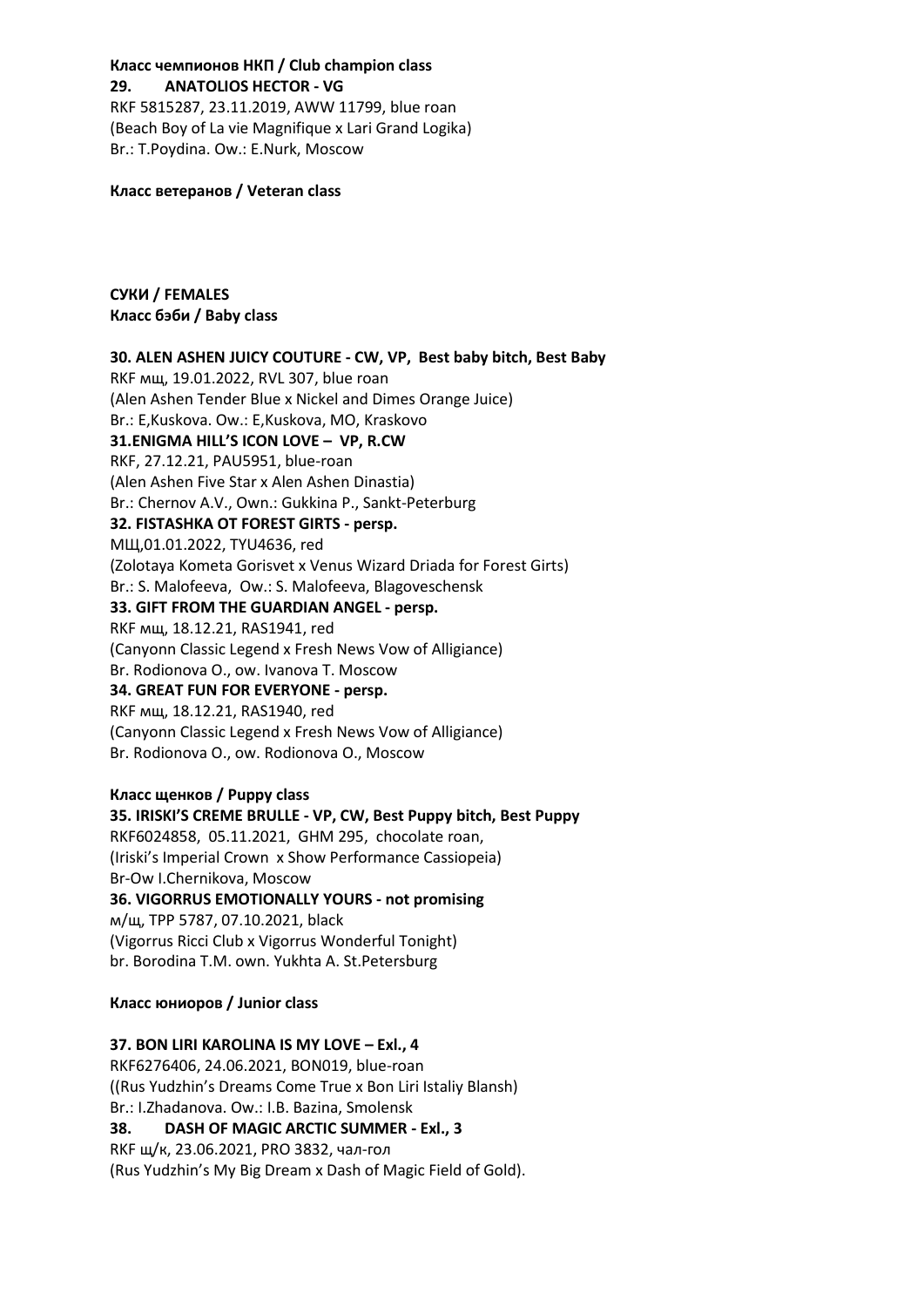#### Br.: D. Zhilina. Ow.: D. Zhilina, Moscow

**39. RUS YUDZHIN'S INVITING SMILE - Exl., CW, Best Junior Bitch, J Club Winner, Best Junior** RKF 6022273, 02.04.2021, PCP 112, blue roan (Rus Yudzhin's Simply the Best x Rus Yudzhin's Eseniya) Br.: Yu.Aksenova. Ow.: I.Shipulina, MO, Zhukovskiy

## **Рыжие / Red**

## **Класс промежуточный / Intermediate class**

## **40. ROYAL JERREY LADYBIRD - CW, CC**

RKF 6120847, 17.09.2020, JBH 1690, red (Gallinagos Guess Who x Royal Jerrey December Tale) Br.: E.Dimitriadi. Ow.: A.Shpilko, Moscow

## **Класс открытый / Open class**

41. ROYAL JERREY LAGUNA CRYSTAL - **CW, CC** RKF 6120846, 17.09.2020, JBH 1689, red (Gallinagos Guess Who x Royal Jerrey December Tale). Br.: E.Dimitriadi. Ow.: E.Dimitriadi, Respublika Tatarstan, Naberezhnye Chelny

## **Класс чемпионов / Champion class**

42. RUBY DROP IS NEVSKOY MISTERIYI - **CW, CC** RKF5818052, ZAZ 2435, 27.03.2020, red (Rus Irene's Apple Jam x Zhast for You Is Nevskoy Misteriyi ) Br.: Rybalkina S. Ow.: Kuimova S., Yaroslavl

#### **Класс чемпионов НКП / Club Champion class**

43. RUS IRENE'S SUMMER TIME - **CW, Club Winner, Best red bitch** RKF 5267119, 12.06.2018, RVU 386, red (Rus Irene's Apple Jam x Rus Irene's Across Universe). Br.: I.& V.Korobkovy. Ow.: T.Kandakova, St.Petersburg

# **Черные, Черно-подпалые, Шоколадные, Шоколадно-подпалые / Black, Black and tan, Liver, Liver and tan**

# **Класс промежуточный / Intermediate class**

**44. RUS HEFRIER GIFT OF MY HEART - VG** RKF 6121381, 24.10.2020, VDO 301, black, (Irzhi Bonni Lad x Irzhi Galaxy) Br N.Pryadkina, Ow. I.Chernikova & V.Chernikov, Moscow

#### **Класс открытый / Open class**

# **45. EVA HIT-PARD ZVEZD PIPPA MIDLTON – Exl. б/т**

RKF5577911, 06.02.2019, EAH64, black-tan (Samuel Eluda x Eflores Dark Chocolad Amber) Br.: Evtyukhova A. Ow.: Evtyukhova A., Kolomna 46. SO DANGEROUSLY EXCITING XILANDER - **Exl. б/т** RKF5415775, chip 616096700058272, 03.06.2018, black (Rock Star Xilander x So Exage Xilander) Br.: Anita Sedzicka, Ow.: N. Mamonova, Tyumen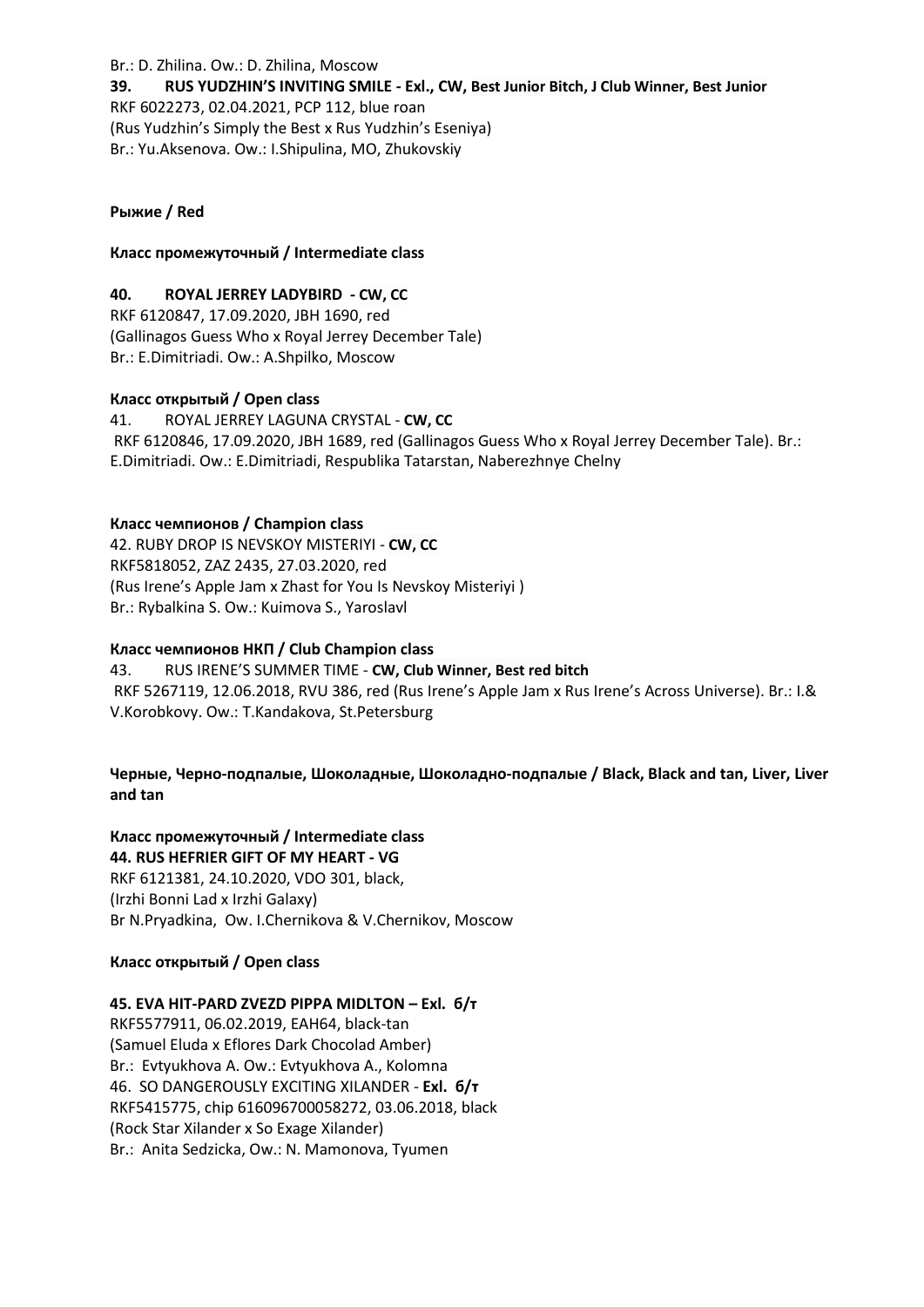**Класс чемпионов / Champion class**

47. MUCH HAPPINESS IZ NEVSKOY MISTERIYI - **CW, Club Winner, Best black bitch** RKF 5572992, 19.04.2019, ZAZ 2252, black (Gallinagos Guess Who x Zhast for You Iz Nevskoy Misteriyi) Br.: Rybalkina S., Ow.: Zaytseva I., Moscow

## **Пятнистые / Particolor**

#### **Класс промежуточный / Intermediate class**

48. ALEN ASHEN FORGET ME NOT - **Exl. 2, R.CW, CQ** RKF 6122048, 14.11.2020, RVL 298, blue roan (Alen Ashen Jam Session x Nickel and Dimes Orange Juice) Br.: E.Kuskova. Ow.: A.Kochkina, Respublika Sakha-Yakutiya, Yakutsk 49. AMACLASSIC BRIGHT SIDE,- **Exl. 3** AQ0 04058003, 14.07.2020, id 953010004428071, blue roan (Bartonholmv Saltire Express x Kalispell Koochie Koo for Amaclassic) Br.: A.Snell (UK). Ow.: D. Zhilina, Moscow **50. ZEYA IZ KOROLEVSTVA ANNY CW, CC** RKF6124790, TYU4331, 30.01.2021, blue roan (Iriski's Day by Day x Iriski's Cha-Cha-Cha) Br.: Vasilyeva A., Ow.: Vasilyeva A., Blagoveschensk

#### **Класс открытый / Open class**

51. DASH OF MAGIC FIELDS OF GOLD, - **CW, CC** RKF 5415409, 12.12.2018, RAS 903, orange roan (Cassom Corelli x Marveil Ziguli). Br.: D.Zhilina. Ow.: D.Zhilina, Moscow 52. RUS YUDZHIN'S AURORA NORTHERN LIGHT – **Exl. 2, R.CW, CQ** RKF 6216744, 13.05.2020, РСР 102, blue roan ( Rus Yudzhin's Lacoste x Rus Yudzhin's K'queen Elizabeth) Br.: Yu.Aksenova. Ow.:Mayorova V., MO, Lubertsy

#### **Класс чемпионов / Champion class**

53. BON LIRI ISTALIY BLANSH - **Exl. 3**

RKF 4869083, 30.07.2017, BON 013, blue-roan

(Alen Ashen Carnaval Queen х Al'yans D'atual Bon Ch'yen)

Br.: I.Zhadanova. Ow.: I.Zhadanova, Moscow

54. LA'SAITLY MABEL BEAUTIFUL SUNRISE, - **CW, Club Winner, Best partycolor bitch, Best Bitch, BOB** RKF 5578648, 30.07.2019, SOS 51, blue roan (RUS YUDZHIN'S LACOSTE x LA'SAITLY MELODY WINTER MYSTERY). Br.: S.V.Maklashkina. Ow.: S.V.Maklashkina, MO, Zhukovskiy

55. RUS YUDZHIN'S K'QUEEN ELIZABETH - **Exl. 2, R.CW, CQ**

RKF 4508713, 20.05.2016, PCP 45, blue roan (Run Yudzhin's Design Fashion x Rus Yudzhin's Crystal Love). Br.: Yu.Aksenova. Ow.: S.Mayorova, MO, Korolev

**Класс чемпионов НКП / Club champion class 56. BON LIRI IZOLDA PLEASURE - Exl., CW** RKF 4869085, 30.07.2017, BON 015, blue roan (Al'yans D'Atual Bon Ch'yen x Alen Ashen Carnival Queen)